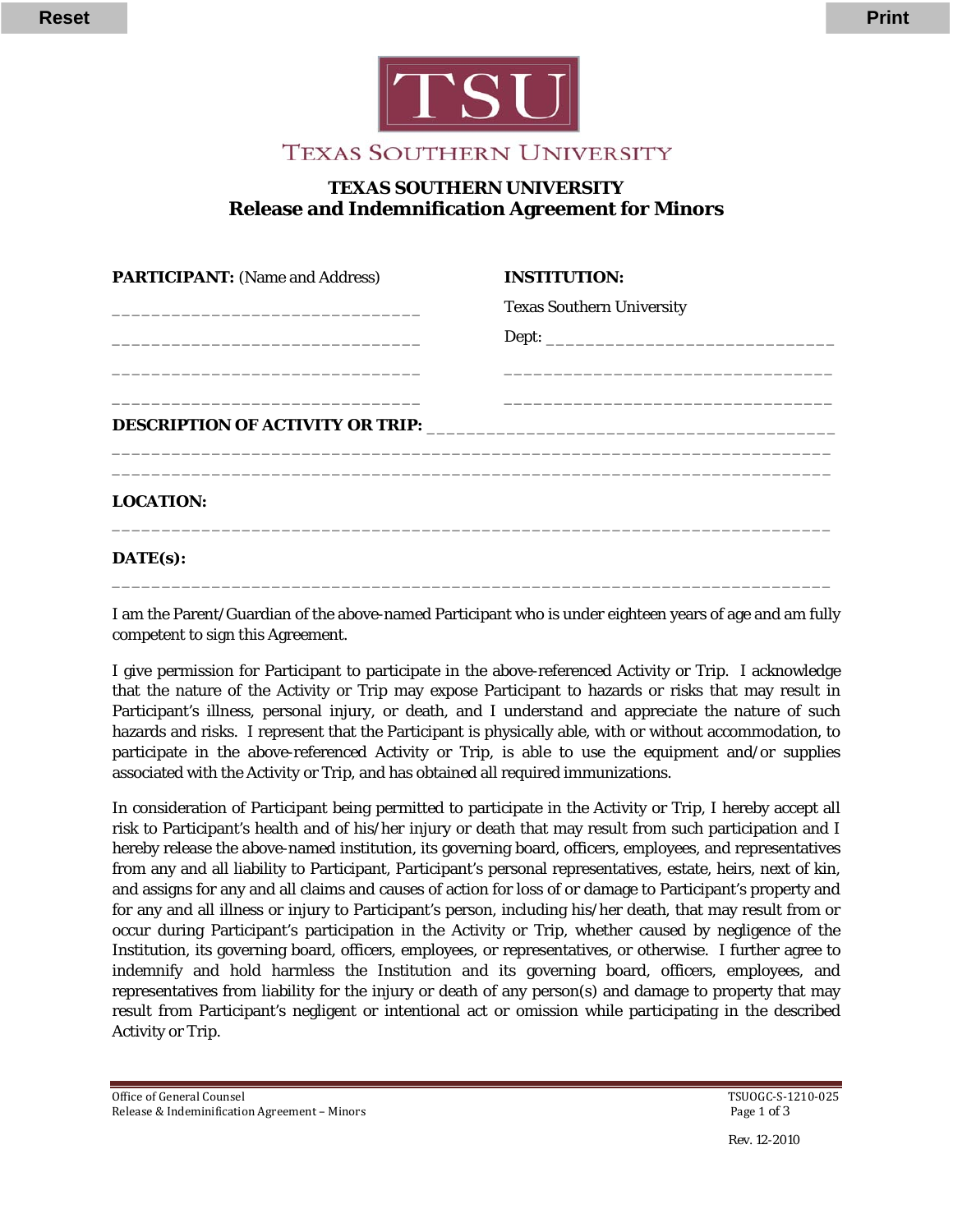

## **TEXAS SOUTHERN UNIVERSITY Release and Indemnification Agreement for Minors**

I understand and agree that Institution does not have medical personnel available at the location of the Activity or on the campus. I understand and agree that Institution is granted permission to authorize emergency medical treatment, if necessary, and that such action by Institution shall be subject to the terms of this Agreement. I understand and agree that Institution assumes no responsibility for any injury or damage which might arise out of or in connection with such authorized emergency medical treatment.

It is my express intent that this Release and hold harmless agreement shall bind the members of my family and spouse, if I am alive, and my estate, family, heirs, administrators, personal representatives, or assigns, if I am deceased, and shall be deemed as a "Release, Waiver, Discharge and Covenant" not to sue the above-named Institution. I further agree to save and hold harmless, indemnify, and defend Institution from any claim by me or my family, arising out of my participation in the Activity or Trip.

In signing this Release, I acknowledge and represent that I have fully informed myself of the content of the foregoing waiver of liability and hold harmless agreement by reading it before I sign it, and I understand that I sign this document as my own free act and deed; no oral representations, statements, or inducements, apart from the foregoing written statement, have been made. I understand that the Institution does not require me to participate in this activity, but I want to do so, despite the possible dangers and risks and despite this Release. I further state that I am at least eighteen (18) years of age and fully competent to sign this Agreement; and that I execute this release for full, adequate, and complete consideration fully intending to be bound by the same. I further state that there are no health-related reasons or problems which preclude or restrict my participation in this activity, and that I have adequate health insurance necessary to provide for and pay any medical costs that may be attendant as a result of injury to me.

**I HAVE CAREFULLY READ THIS AGREEMENT AND UNDERSTAND IT TO BE A RELEASE OF ALL CLAIMS AND CAUSES OF ACTION FOR PARTICIPANT'S INJURY OR DEATH OR DAMAGE TO PARTICIPANT'S PROPERTY THAT OCCURS WHILE PARTICIPATING IN THE DESCRIBED ACTIVITY OR TRIP AND IT OBLIGATES ME TO INDEMNIFY THE PARTIES NAMED FOR ANY LIABILITY FOR INJURY OR DEATH OF ANY PERSON AND DAMAGE TO PROPERTY CAUSED BY PARTICIPANT'S NEGLIGENT OR INTENTIONAL ACT OR OMISSION.** 

Should Participant require emergency medical treatment as a result of accident or illness arising during the Activity or Trip, I consent to such treatment. I agree to be financially responsible for any medical bills incurred as a result of emergency medical treatments. I acknowledge that Institution does not provide health and accident insurance for participants in the Activity for Trip and I agree to be financially responsible for any medical bills incurred as a result of emergency medical treatment. I will notify Institution representatives in writing if Participant has medical conditions about which emergency medical personnel should be informed.